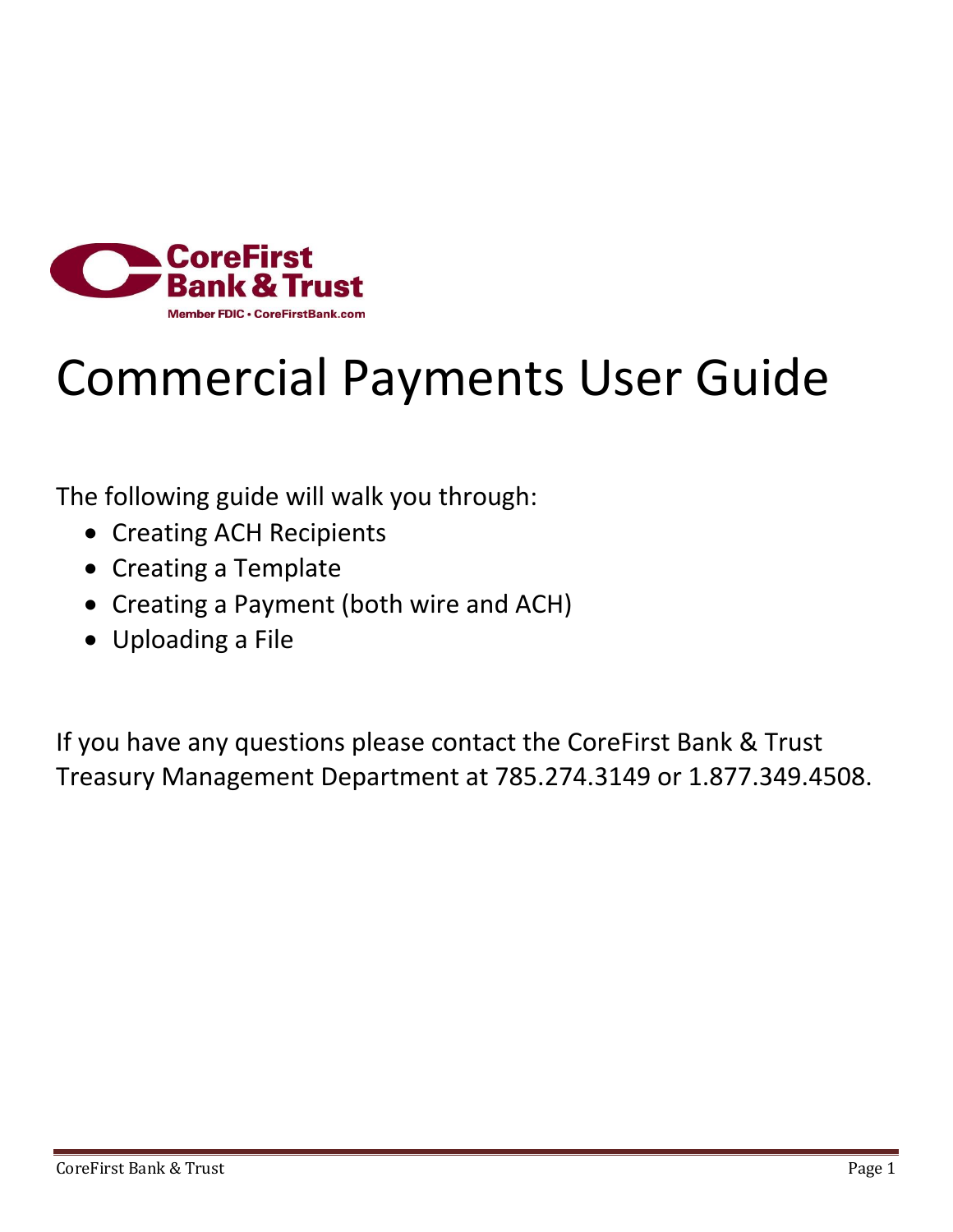## **Creating ACH Recipients**

To create new ACH recipients, select the Commercial tab and click on Recipients:

| 你                       | <b>Dashboard</b>     |
|-------------------------|----------------------|
| $\overline{\mathbb{Z}}$ | <b>Messages</b>      |
| $\Box$                  | <b>Transactions</b>  |
| 凰                       | Commercial           |
|                         | Payments             |
|                         | Recipients           |
|                         | <b>Subsidiaries</b>  |
|                         | <b>ACH Pass-Thru</b> |
|                         | <b>Tax Payment</b>   |
|                         |                      |

On the Recipient Management screen, select Add Recipient:



A blank recipient page will display:

**Add Recipient** 

|                                        | <b>Recipient Detail</b>  |                      |
|----------------------------------------|--------------------------|----------------------|
| DISPLAY NAME *                         |                          |                      |
| <b>ACH NAME</b>                        | <b>WIRE NAME</b>         |                      |
| <b>ACH CLASS CODE</b> Individual (PPD) | Company (CCD)            |                      |
| <b>E-MAIL ADDRESS</b>                  |                          |                      |
| example@example.com                    |                          |                      |
| Send e-mail notifications<br>п         |                          |                      |
| <b>COUNTRY</b>                         |                          |                      |
| <b>United States</b>                   |                          | $\ddot{\phantom{0}}$ |
| <b>ADDRESS 1</b>                       |                          |                      |
| <b>ADDRESS 2</b>                       |                          |                      |
| <b>CITY</b>                            | <b>STATE</b><br>ZIP      |                      |
|                                        | <b>Select State</b><br>× |                      |
| * - Indicates required field           | Cancel                   | <b>Next</b>          |

 Fill in the Display Name Field (this appears in Internet Banking to help you recognize the recipient): **DISPLAY NAME\*** 

| <b>Corey Firestone</b> |  |
|------------------------|--|
|                        |  |

Fill in the ACH Name (this is how their name will appear in the ACH file):

ACH NAME \*

Firestone, Corey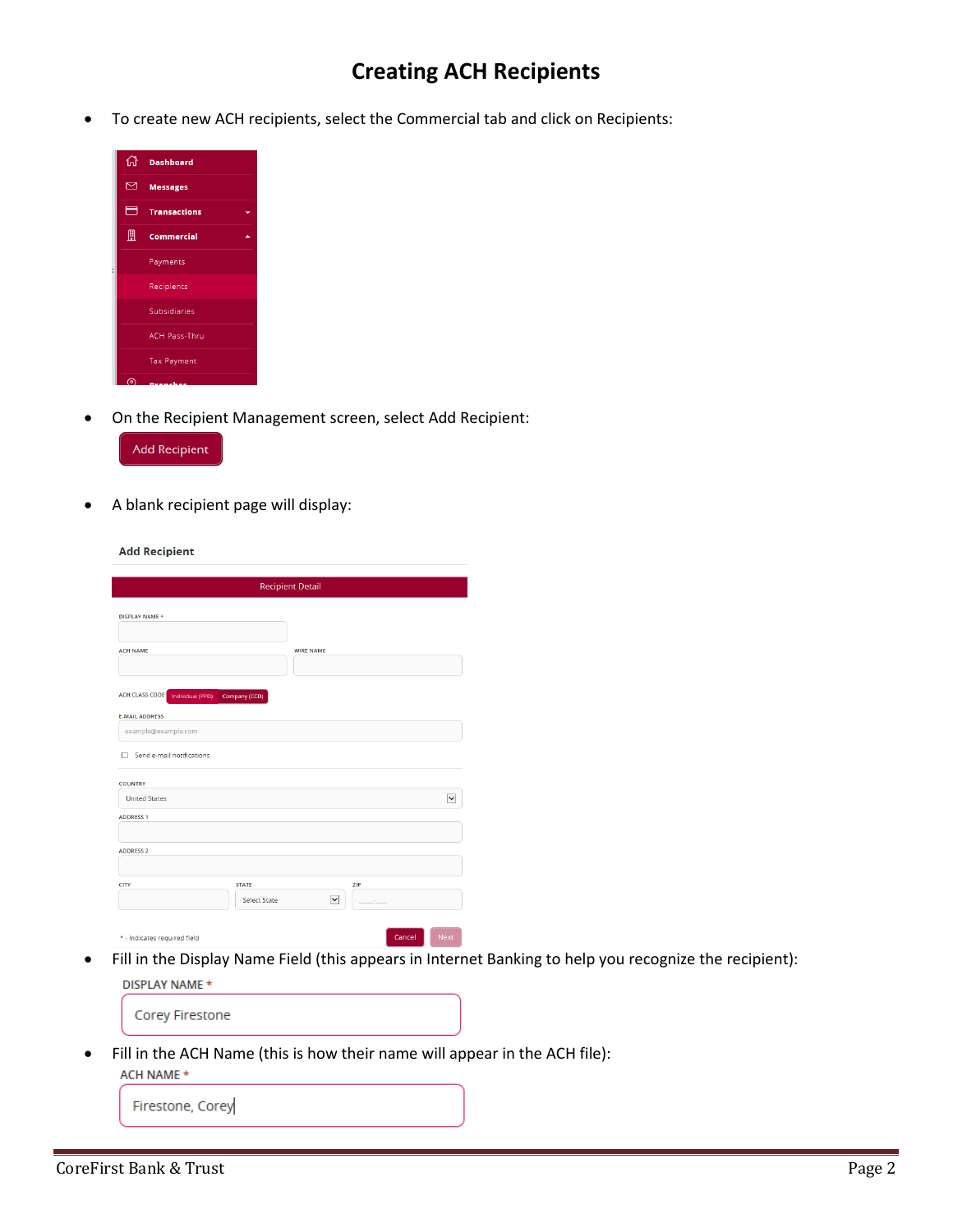Select whether this recipient is an Individual or Company:

**ACH CLASS CODE:** 

Individual (PPD) Company (CCD)

 (Optional) Enter their email address. If you enter an email address, you can notify the recipient when a transaction is processed.

**E-MAIL ADDRESS** 

c.firestone@example.com

 If you would like this recipient to receive a notification each time you process a transaction for them, check the Send e-mail notifications box. You will still have the option to send or not send a notification when creating an actual file.

 $\Box$  Send e-mail notifications

Address information is only required if this recipient will receive wires. Click Next:



Next to Payment Types Allowed, select whether this will be an ACH, Wire, or ACH and Wire recipient:

PAYMENT TYPES ALLOWED **ACH Only ACH and Wire Wire Only** 

- In the Account Detail Area,
	- o From the Account Type drop-down list, select Checking or Savings
	- o Enter the account number in the Account field
	- $\circ$  Enter the routing number in the Routing field. The routing number must be valid. **Account Detail**

| <b>ACCOUNT TYPE *</b>       |  |
|-----------------------------|--|
| Checking                    |  |
| ACCOUNT *                   |  |
| 1234567                     |  |
| <b>ACH ROUTING NUMBER *</b> |  |
| 101100728                   |  |

Click Create Recipient:

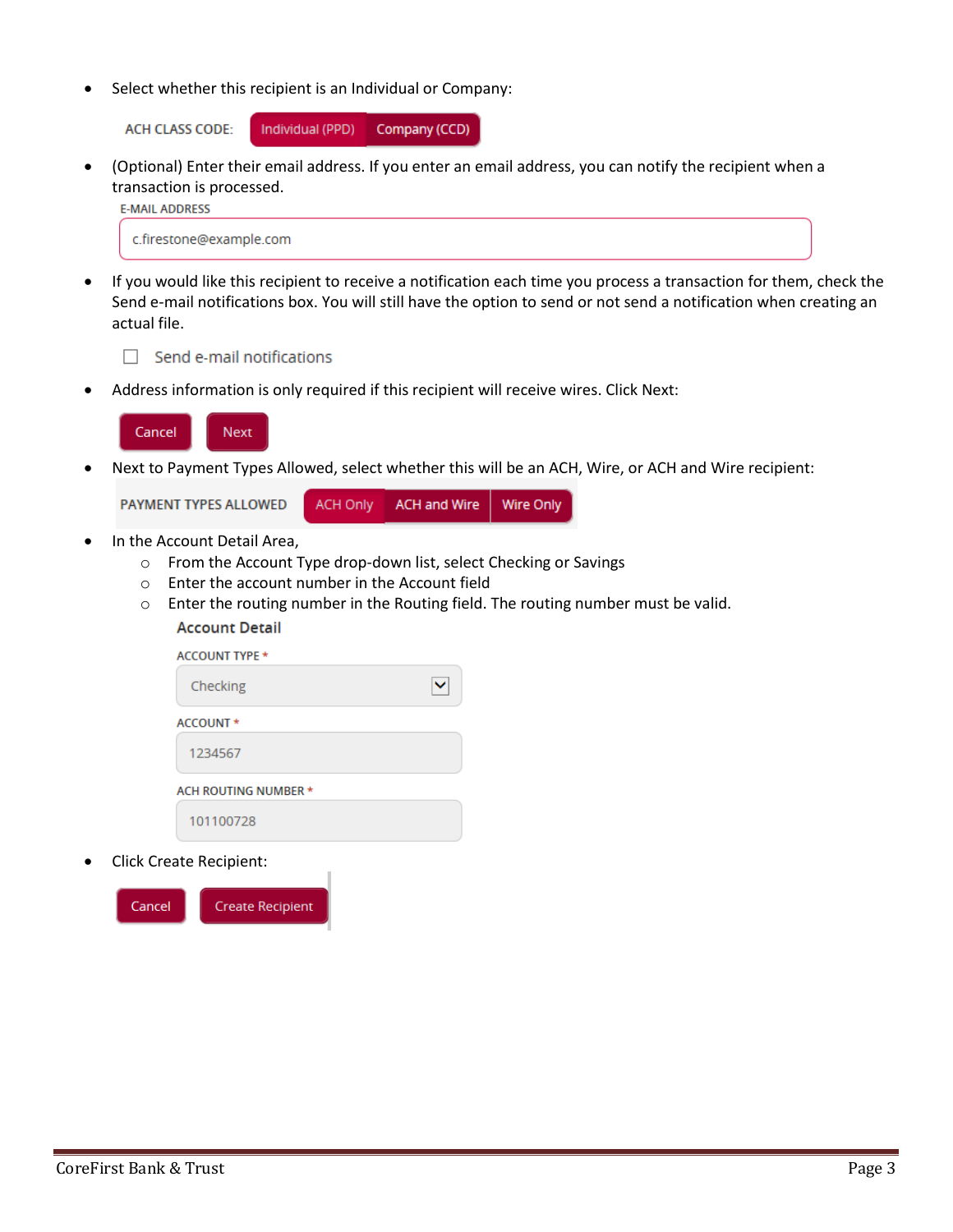## **Creating ACH Templates**

To create an ACH template, select the Commercial tab and click on Payments:

| 깑                | <b>Dashboard</b>     |  |
|------------------|----------------------|--|
| $\triangleright$ | <b>Messages</b>      |  |
| $\blacksquare$   | <b>Transactions</b>  |  |
| 圓                | <b>Commercial</b>    |  |
|                  | Payments             |  |
|                  | Recipients           |  |
|                  | <b>Subsidiaries</b>  |  |
|                  | <b>ACH Pass-Thru</b> |  |
|                  | <b>Tax Payment</b>   |  |
| ে                |                      |  |

On the Payments page, click New Template and select the type of template you want to create:

| Payments                                 |                                       |                                               | Grid<br>List                          |
|------------------------------------------|---------------------------------------|-----------------------------------------------|---------------------------------------|
| Search<br>Q                              | Filter by Type $\sim$                 | New Template ▲                                | New Payment +                         |
|                                          |                                       | <b>ACH Single Payment</b>                     |                                       |
| <b>Available Templates</b>               |                                       | <b>ACH Single Receipt</b>                     |                                       |
| <b>Bi-Weekly Payroll</b><br>☆<br>Payroll | ☆<br>Class Fe<br><b>ACH Single Re</b> | <b>ACH Payments</b><br><b>ACH Collections</b> | ense Reimburse<br><b>ACH Payments</b> |
|                                          |                                       | Domestic Wire<br>Payroll                      |                                       |
|                                          |                                       |                                               |                                       |
| ⋔<br>P                                   | ⋔<br><b>PPD</b>                       | ⋔                                             | <b>PPD</b>                            |
| ᄉ<br>$Cum$ $Duse$                        | ᄉ<br>Live Dait                        | ᄉ                                             | Milaxa                                |

Enter your Template Name:

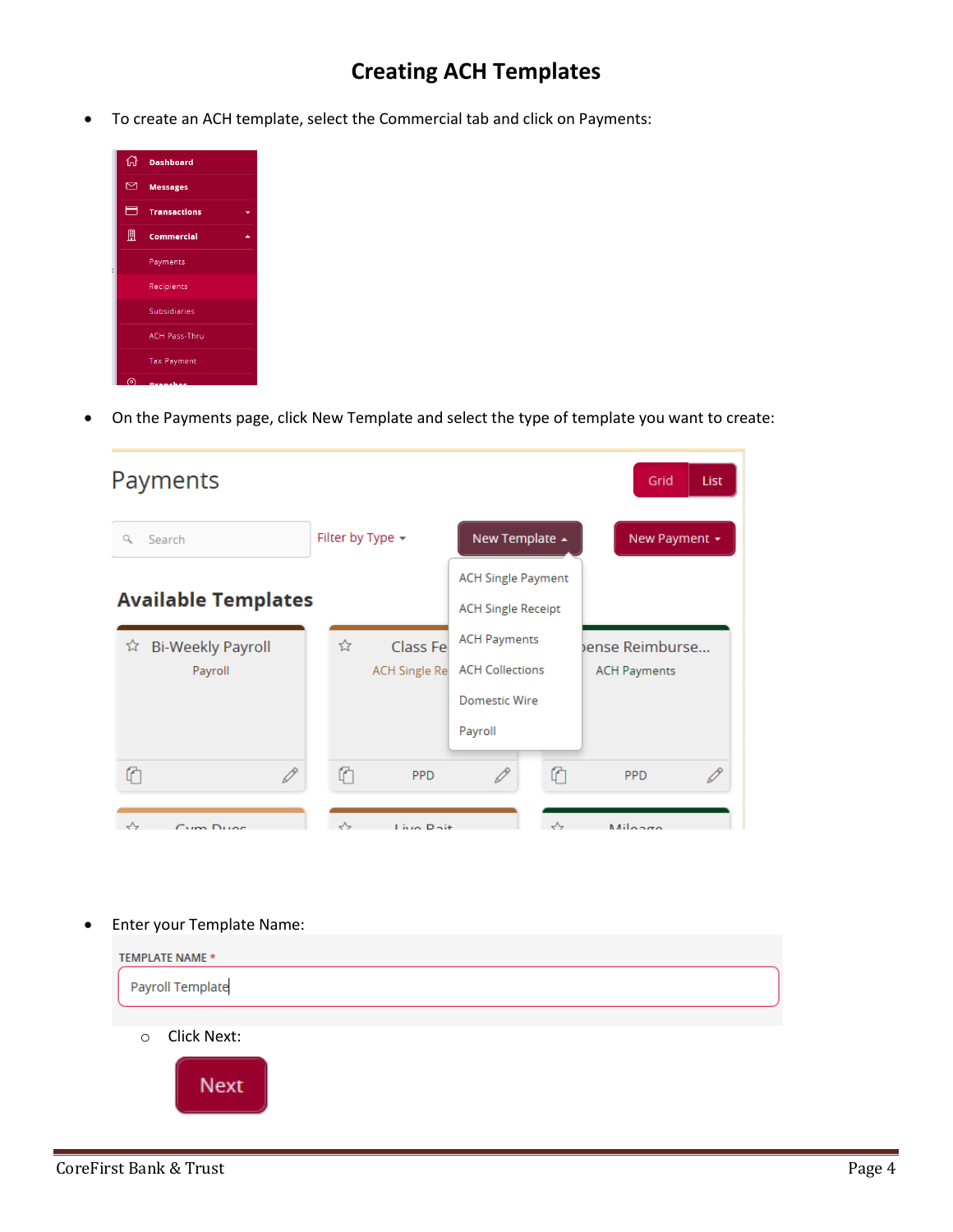Choose the Recipients by checking the boxes to the left of their name (who you are sending money to/collecting from):

| Thea<br>IV.<br>Firestone                       | 7654321                                             | $\prec$      |  | \$0.00 |          | 三 | ⊙                   |  |
|------------------------------------------------|-----------------------------------------------------|--------------|--|--------|----------|---|---------------------|--|
|                                                |                                                     |              |  |        |          |   |                     |  |
| Corey<br>$\overline{\mathcal{L}}$<br>Firestone | 1234567                                             | $\checkmark$ |  | 0      |          |   | $\equiv$ 0 $\theta$ |  |
|                                                | Name $\tau$ Account $\tau$ Pay Notify Amount $\tau$ |              |  |        | Addendum |   |                     |  |



- o Click Next
- If you utilize Subsidiaries, select the one you wish to use. Otherwise, skip to the next step.
	- o To select your subsidiary, click on the one you want to use:



o Click Next:



Choose the account number that the funds will be withdrawn from/deposited to, and click Next

## **Choose "From" Account**

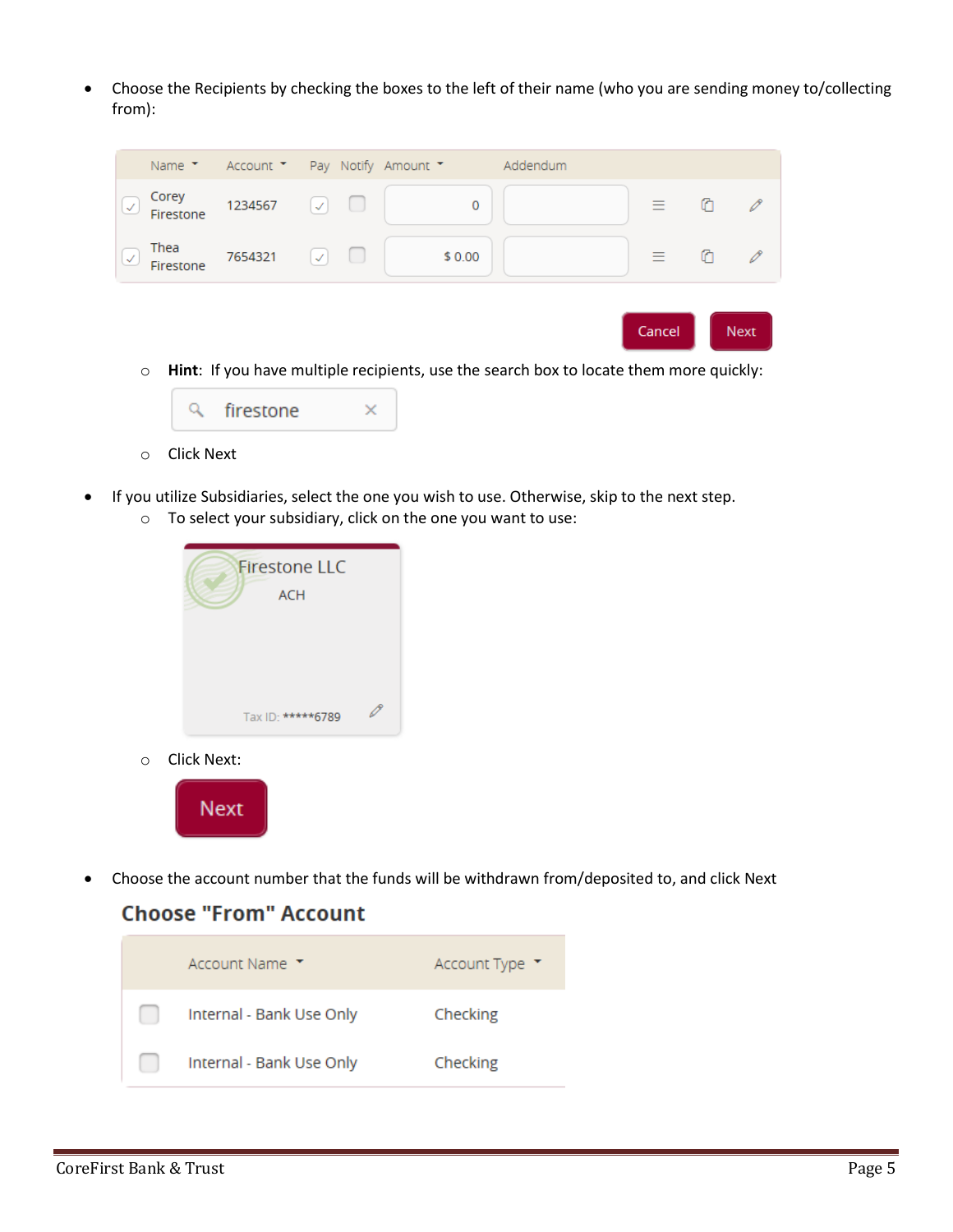Review your template, and click Save:

| Info & Users                                                               | Recipient &<br>Amount | Subsidiary                |                                                                         | <b>Account</b>                     | Review &<br>Submit |                        |
|----------------------------------------------------------------------------|-----------------------|---------------------------|-------------------------------------------------------------------------|------------------------------------|--------------------|------------------------|
| <b>TEMPLATE NAME:</b><br>Payroll Template 2                                |                       |                           |                                                                         |                                    |                    | <b>Delete Template</b> |
| <b>TOTAL AMOUNT:</b>                                                       | <b>RECIPIENTS:</b>    |                           | <b>SEND PAYMENT AS:</b><br><b>Firestone LLC</b><br><b>FROM ACCOUNT:</b> |                                    |                    |                        |
| \$0.00                                                                     | $\overline{2}$        |                           |                                                                         | Internal - Bank Use Only - xxx7449 |                    |                        |
| <b>EFFECTIVE DATE *</b><br><b>Select Date</b><br><b>RECURRENCE</b><br>None |                       | 睛                         |                                                                         |                                    |                    |                        |
| <b>Selected Recipients</b>                                                 |                       | <b>Show Split Details</b> |                                                                         |                                    |                    | Grid<br>List           |
| Name $\tau$                                                                | Account *             | Pay                       | Notify                                                                  |                                    | Amount * Addendum  |                        |
| <b>Thea Firestone</b>                                                      | 7654321               | Yes                       | No                                                                      |                                    | \$0.00             |                        |
| <b>Corey Firestone</b>                                                     | 1234567               | Yes                       | No                                                                      |                                    | \$0.00             |                        |
| * - Indicates required field                                               |                       |                           | Cancel                                                                  | Save                               | <b>Draft</b>       | Approve                |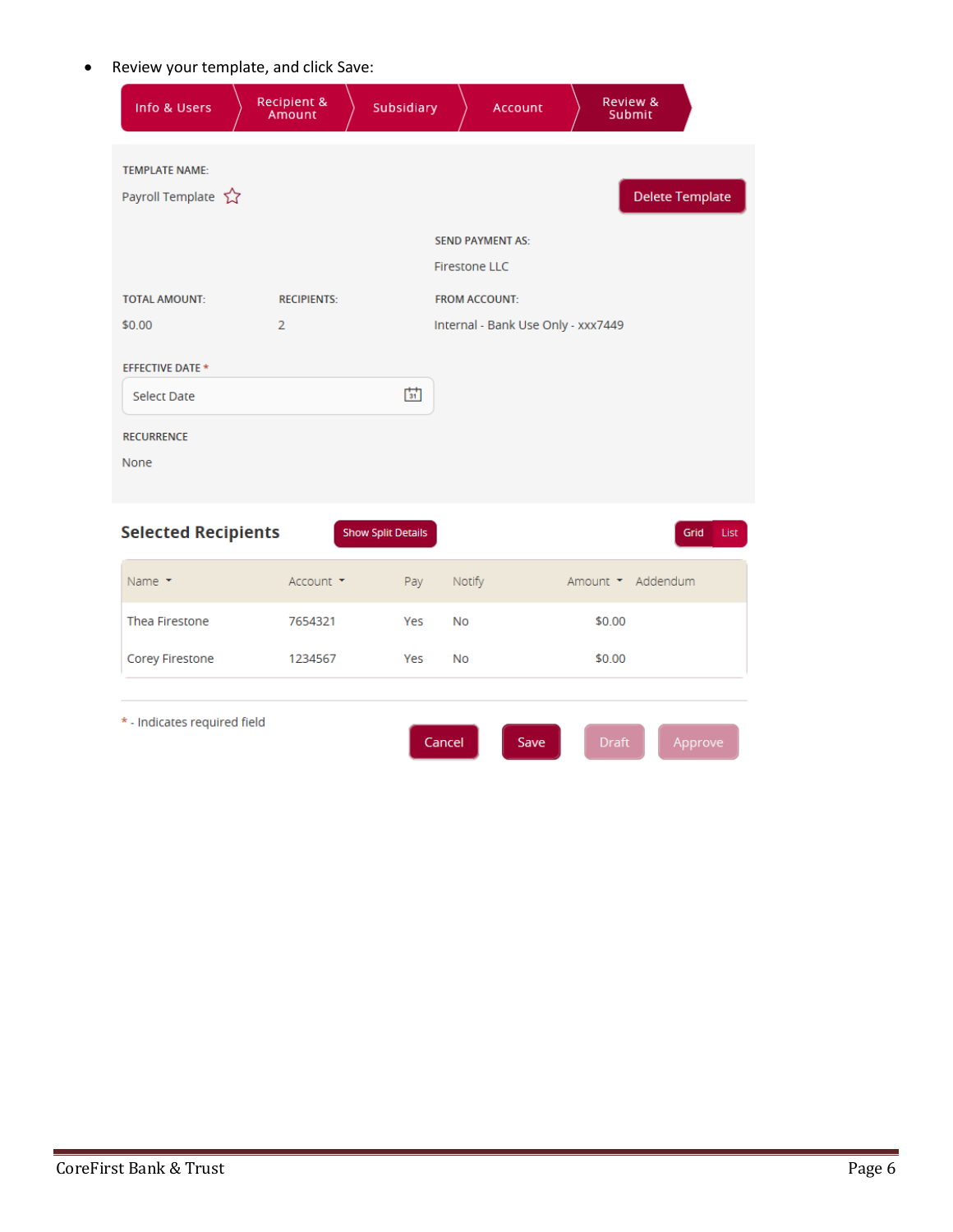Under Commercial, select Payments

|   | nd Dashboard         |  |
|---|----------------------|--|
|   |                      |  |
| ⊠ | <b>Messages</b>      |  |
|   | $\Box$ Transactions  |  |
| 鳯 | Commercial           |  |
|   | Payments             |  |
|   | Recipients           |  |
|   | <b>Subsidiaries</b>  |  |
|   | <b>ACH Pass-Thru</b> |  |
|   | <b>Tax Payment</b>   |  |
| ര | <b>Denmark</b>       |  |

 On Payment page, click on New Payment and select the type of transaction/file you want to create or select a template that you have already set up.

| Payments                                       |                                                        | Grid<br>List                                                                               |
|------------------------------------------------|--------------------------------------------------------|--------------------------------------------------------------------------------------------|
| Q<br>Search                                    | Filter by Type -                                       | New Template -<br>New Payment +                                                            |
| <b>Available Templates</b>                     | <b>ACH Single Payment</b><br><b>ACH Single Receipt</b> |                                                                                            |
| <b>Bi-Weekly Payroll</b><br>ਮੇ<br>Payroll      | ☆<br>Class Fee<br><b>ACH Single Receipt</b>            | <b>ACH Payments</b><br>让Expen<br><b>ACH Collections</b><br><b>Domestic Wire</b><br>Payroll |
| P<br>⋔                                         | $\mathscr{O}$<br>⋔<br><b>PPD</b>                       | Import ACH File<br>⋔                                                                       |
| ☆<br><b>Gym Dues</b><br><b>ACH Collections</b> | ☆<br>Live Bait<br><b>ACH Single Payment</b>            | ☆<br>Mileage<br><b>ACH Payments</b>                                                        |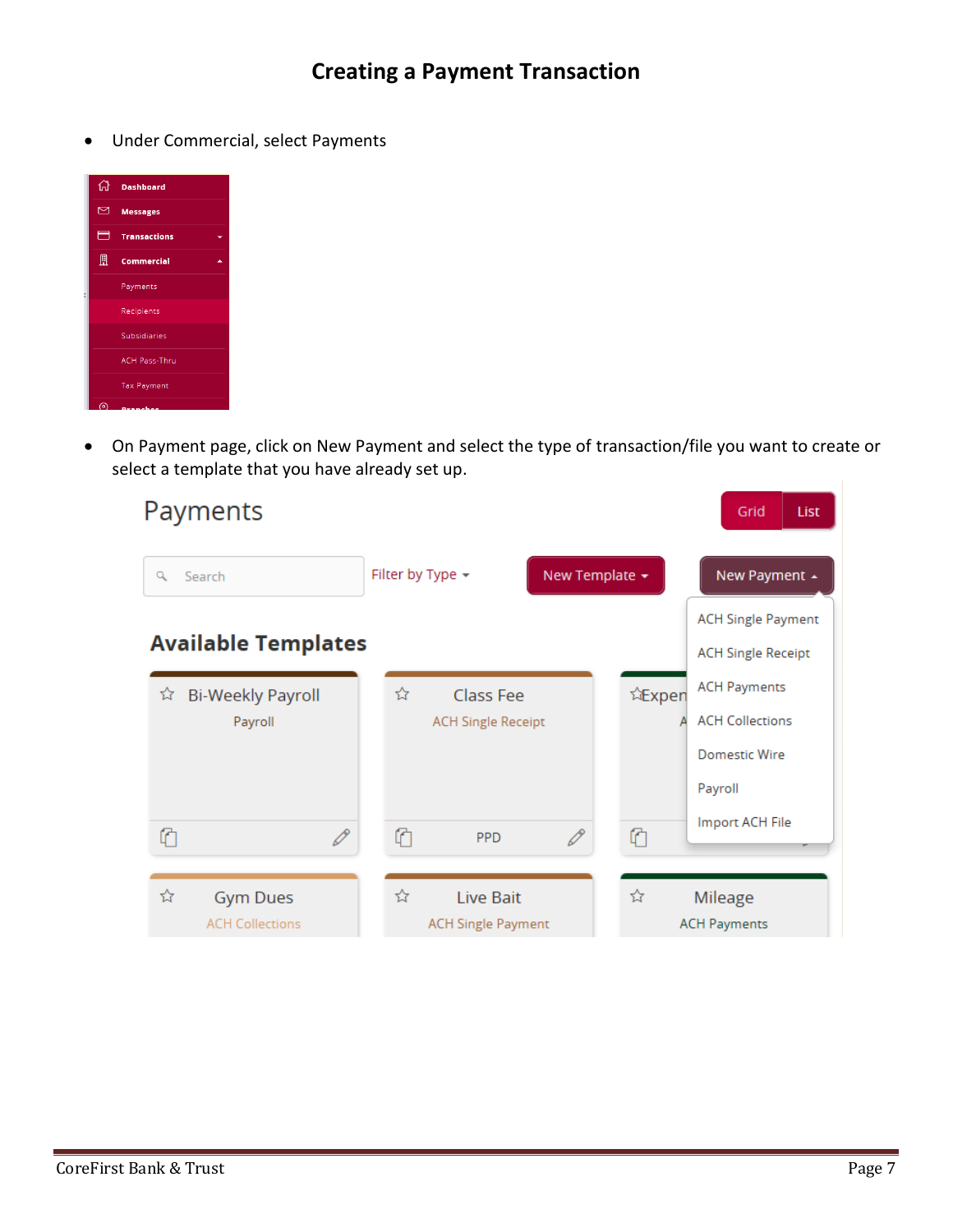- Choose the Recipients by checking the boxes to the left of their name (who you are sending/collecting money to/from). If you are using an existing template you will need to check the box to the right of their name.
	- o Hint: if you have multiple recipients, use the search box to locate them more quickly.

| <b>Payments - Payroll</b>                 |                                  |               |                      |                                 |
|-------------------------------------------|----------------------------------|---------------|----------------------|---------------------------------|
| Recipient &<br>Amount                     | Subsidiary                       | Account       | Review &<br>Submit   |                                 |
| <b>TEMPLATE NAME:</b><br>One Time Payment |                                  |               | <b>Add Recipient</b> | <b>Import Amounts</b>           |
| Q<br>firestone                            | <b>Show Payments</b><br>$\times$ |               | Pay All   Notify All | Grid<br>List                    |
| Name $\tau$                               | Account *<br>Pay                 | lotify Amount | Addendum             |                                 |
| Firestone,<br>$\checkmark$<br>Corey       | 1234567<br>$\checkmark$          | \$5.00        |                      | €<br>0<br>≡                     |
| Firestone,<br>$\checkmark$<br>Thea        | 1234567<br>$\checkmark$          | \$5.00        |                      | $\bullet$<br>$\mathscr{O}$<br>≡ |
|                                           |                                  |               |                      | Cancel<br><b>Next</b>           |

Click on Next

*If you utilize Subsidiaries, select the one you wish to use. Otherwise, skip to the next step.*

To select your subsidiary, click on the one you want to use, then click on Next.

| <b>Payments - Payroll</b>                                                                    |                |                    |                       |
|----------------------------------------------------------------------------------------------|----------------|--------------------|-----------------------|
| Recipient &<br>Amount<br>Subsidiary                                                          | <b>Account</b> | Review &<br>Submit |                       |
| <b>TEMPLATE NAME:</b><br>One Time Payment<br><b>SEND PAYMENT AS:</b><br><b>Firestone LLC</b> |                |                    | <b>Add Subsidiary</b> |
| firestone<br>$\alpha$<br>$\times$<br><b>Firestone LLC</b>                                    |                |                    | Grid<br>List          |
| <b>ACH</b><br>Tax ID: *****6789                                                              |                |                    |                       |
|                                                                                              |                |                    | Cancel<br><b>Next</b> |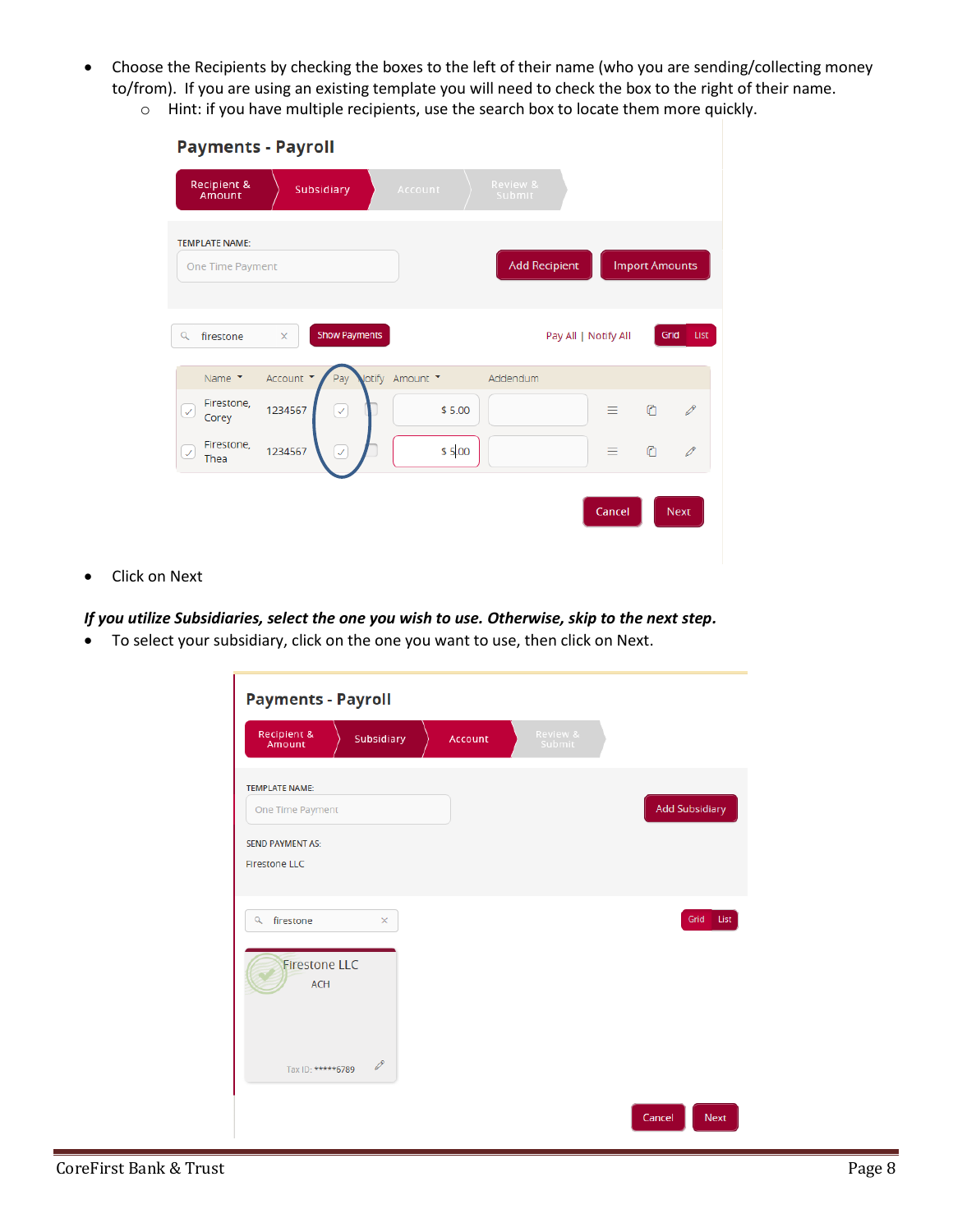Choose the account number that the funds will be withdrawn from/deposited to, and click Next.

|  |  | <b>Payments - Payroll</b> |  |
|--|--|---------------------------|--|
|  |  |                           |  |

|              | Recipient &<br>Amount                     | Subsidiary                   | <b>Account</b> | Review &<br>Submit              |        |             |
|--------------|-------------------------------------------|------------------------------|----------------|---------------------------------|--------|-------------|
|              | <b>TEMPLATE NAME:</b><br>One Time Payment |                              |                |                                 |        |             |
|              |                                           | <b>Choose "From" Account</b> |                |                                 |        |             |
|              | Account Name ▼                            |                              |                | Account Type ▼ Account Number ▼ |        | Balance T   |
| $\checkmark$ |                                           | Internal - Bank Use Only     | Checking       | xxx5097                         |        | \$412.40    |
| u.           |                                           | Internal - Bank Use Only     | Checking       | xxx7449                         |        | \$3,609.40  |
|              |                                           |                              |                |                                 | Cancel | <b>Next</b> |

- On the Review and Submit page, choose the effective date of your transaction by choosing a date from the Effective Date Calendar.
- If this payment will be a recurring payment, choose your recurring schedule from the Recurrence link.
	- o Note: if the first occurrence will occur on a weekend or holiday, you will need to submit a one-time payment for the first occurrence. For credits, you will choose the preceding business day, and for debits you will choose the following business day. Then a recurring payment can be set up for subsequent payments.
- After reviewing the information click Draft or Approve.

**Payments - Payroll** 

| Recipient &<br>Amount        | Subsidiary         | <b>Account</b>            | Review &<br>Submit      |                                    |                   |
|------------------------------|--------------------|---------------------------|-------------------------|------------------------------------|-------------------|
| <b>TEMPLATE NAME:</b>        |                    |                           |                         |                                    |                   |
| One Time Payment             |                    |                           |                         |                                    |                   |
|                              |                    |                           | <b>SEND PAYMENT AS:</b> |                                    |                   |
|                              |                    |                           | <b>Firestone LLC</b>    |                                    |                   |
| <b>TOTAL AMOUNT:</b>         | <b>RECIPIENTS:</b> |                           | <b>FROM ACCOUNT:</b>    |                                    |                   |
| \$10.00                      | $\overline{2}$     |                           |                         | Internal - Bank Use Only - xxx5097 |                   |
| <b>EFFECTIVE DATE *</b>      |                    |                           |                         |                                    |                   |
| <b>Select Date</b>           |                    | 間                         |                         |                                    |                   |
| <b>RECURRENCE</b>            |                    |                           |                         |                                    |                   |
| <b>None</b>                  |                    |                           |                         |                                    |                   |
|                              |                    |                           |                         |                                    |                   |
| <b>Selected Recipients</b>   |                    | <b>Show Split Details</b> |                         |                                    | Grid<br>List      |
| Name $\tau$                  | Account *          | Pay                       | Notify                  |                                    | Amount * Addendum |
| Firestone, Corey             | 1234567            | Yes                       | <b>No</b>               | \$5.00                             |                   |
| Firestone, Thea              | 1234567            | Yes                       | <b>No</b>               | \$5.00                             |                   |
| * - Indicates required field |                    |                           |                         |                                    |                   |
|                              |                    |                           |                         | Cancel<br><b>Draft</b>             | Approve           |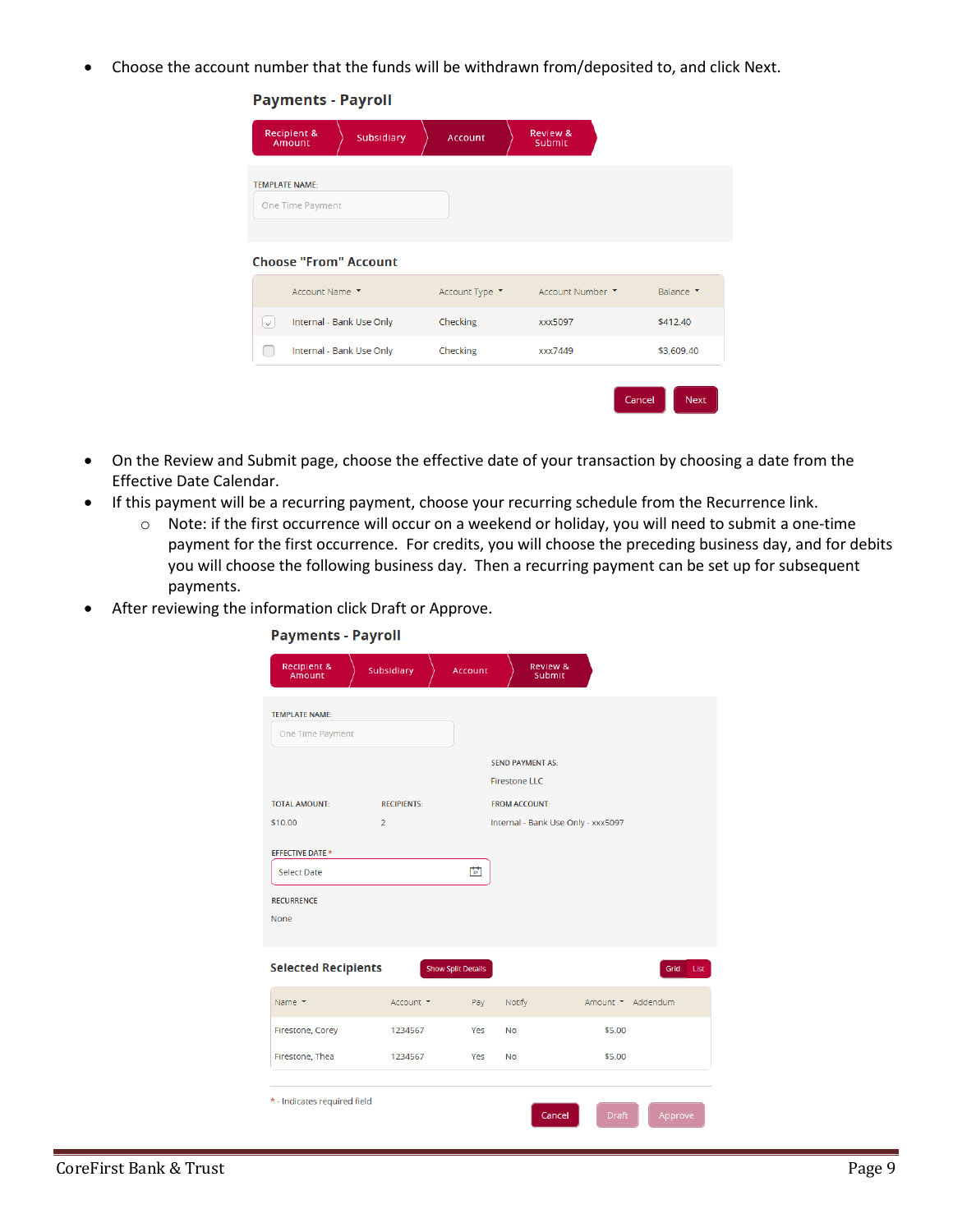Under Commercial, select Payments

| 깑                       | <b>Dashboard</b>     |  |
|-------------------------|----------------------|--|
| $\overline{\mathbb{Z}}$ | <b>Messages</b>      |  |
| $\blacksquare$          | <b>Transactions</b>  |  |
| 鳯                       | <b>Commercial</b>    |  |
|                         | Payments             |  |
|                         | Recipients           |  |
|                         | <b>Subsidiaries</b>  |  |
|                         | <b>ACH Pass-Thru</b> |  |
|                         | <b>Tax Payment</b>   |  |
| ര                       |                      |  |

On Payment page, click on New Payment and select Import ACH File

| Payments                      |                           |                | Grid<br><b>List</b>       |
|-------------------------------|---------------------------|----------------|---------------------------|
| Q<br>Search                   | Filter by Type -          | New Template - | New Payment +             |
|                               |                           |                | <b>ACH Single Payment</b> |
| <b>Available Templates</b>    |                           |                | <b>ACH Single Receipt</b> |
| <b>Bi-Weekly Payroll</b><br>☆ | ☆<br>Class Fee            | 让Expen         | <b>ACH Payments</b>       |
| Payroll                       | <b>ACH Single Receipt</b> |                | <b>ACH Collections</b>    |
|                               |                           |                | <b>Domestic Wire</b>      |
|                               |                           |                | Payroll                   |
| €<br>$\mathscr{O}$            | ⋔<br><b>PPD</b>           | P<br>⋔         | Import ACH File           |
|                               |                           |                |                           |
| ☆<br><b>Gym Dues</b>          | ☆<br>Live Bait            | ☆              | Mileage                   |
| <b>ACH Collections</b>        | <b>ACH Single Payment</b> |                | <b>ACH Payments</b>       |